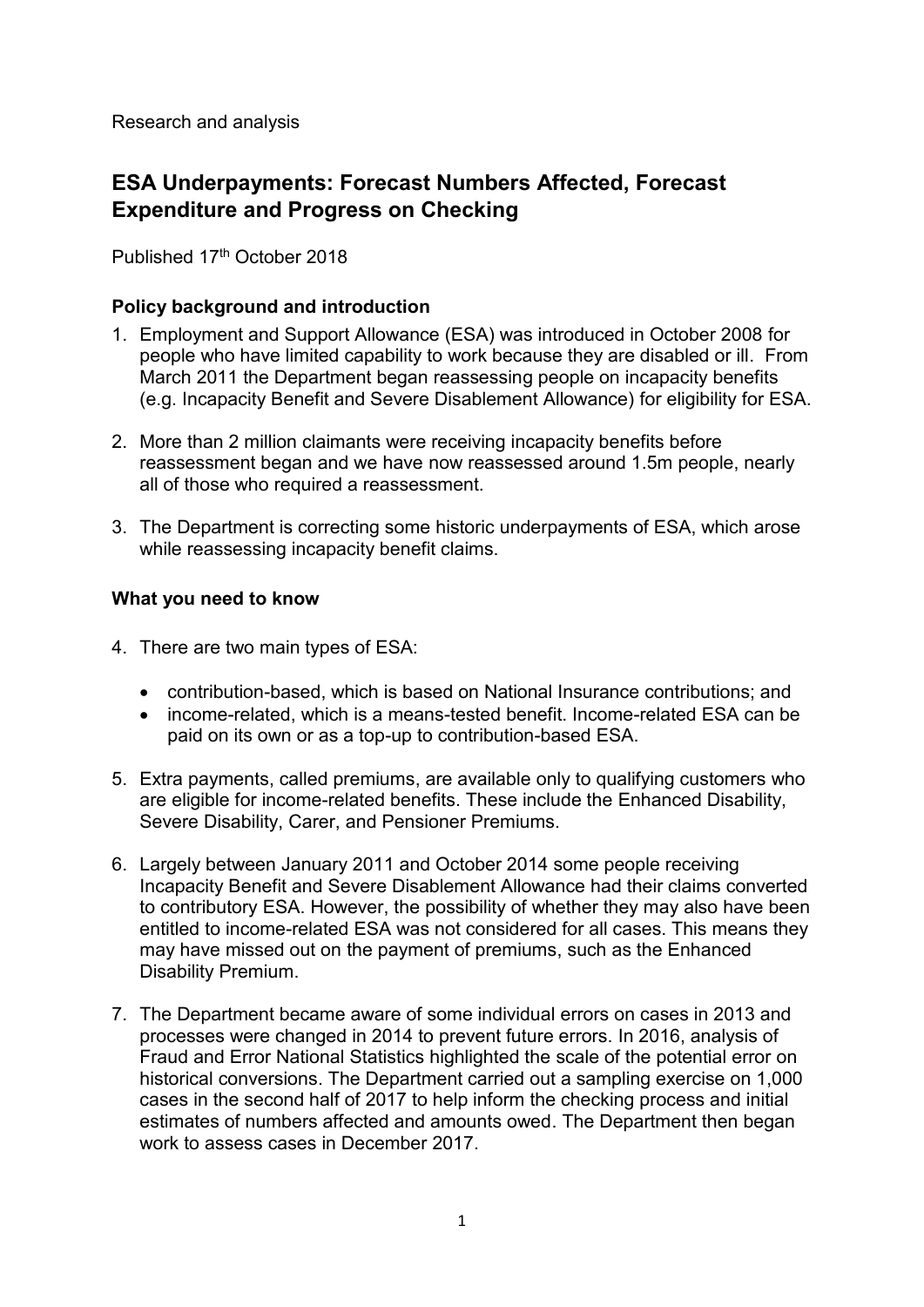- 8. Initially the Department believed we were legally restricted to only making repayments from 2014 due to a statutory rule (section 27 of the Social Security Act 1998) which governs the position with regard to payment of arrears when a court or tribunal finds that the Department has made an error of law. In light of the legal advice we had at the time, we took the view that the law prevented us from paying arrears beyond the date of a legal judgment in October 2014, and an Upper Tribunal judgment in Scotland endorsed that approach.
- 9. However, the National Audit Office report published in March 2018 raised concerns about this, and the action brought by the Child Poverty Action Group raised new points for us to consider. The Secretary of State therefore asked officials to look again at all the relevant evidence and provide updated legal advice.
- 10.The Department has now undertaken further analysis of the relationship between "official error" and section 27 in regulating how, and to what extent, arrears can be paid. As a result, we are now paying arrears to those affected back to their date of conversion to ESA.

## **Purpose of publication**

- 11.This publication provides an update of the number of cases estimated to be affected by underpayments of ESA on conversion from other incapacity benefits, and the forecast costs of repaying these cases.
- 12.It also presents Department for Work and Pensions (DWP) management information on progress on checking potentially affected cases as at 15 October 2018. It includes:
	- The numbers of cases started to date;
	- The number of cases completed to date;
	- Number of cases found to be in error to date;
	- The total amount of historical arrears the Department has paid out in correcting these cases;
	- Average arrears payment to date.

## **Results**

#### **How many are affected and how much money is payable**

- 13.The Department is in the process of reviewing around 570,000 ESA cases that could be affected. It expects to complete the checking of 320,000 cases during 2018/19. The additional 250,000 cases, brought into scope by the Secretary of State's announcement in July 2018 to pay all cases back to the point of conversion, are planned to be completed by the end of 2019.
- 14.The Department's latest estimate of the number of people who will be due arrears and its expenditure forecasts are based on management information from the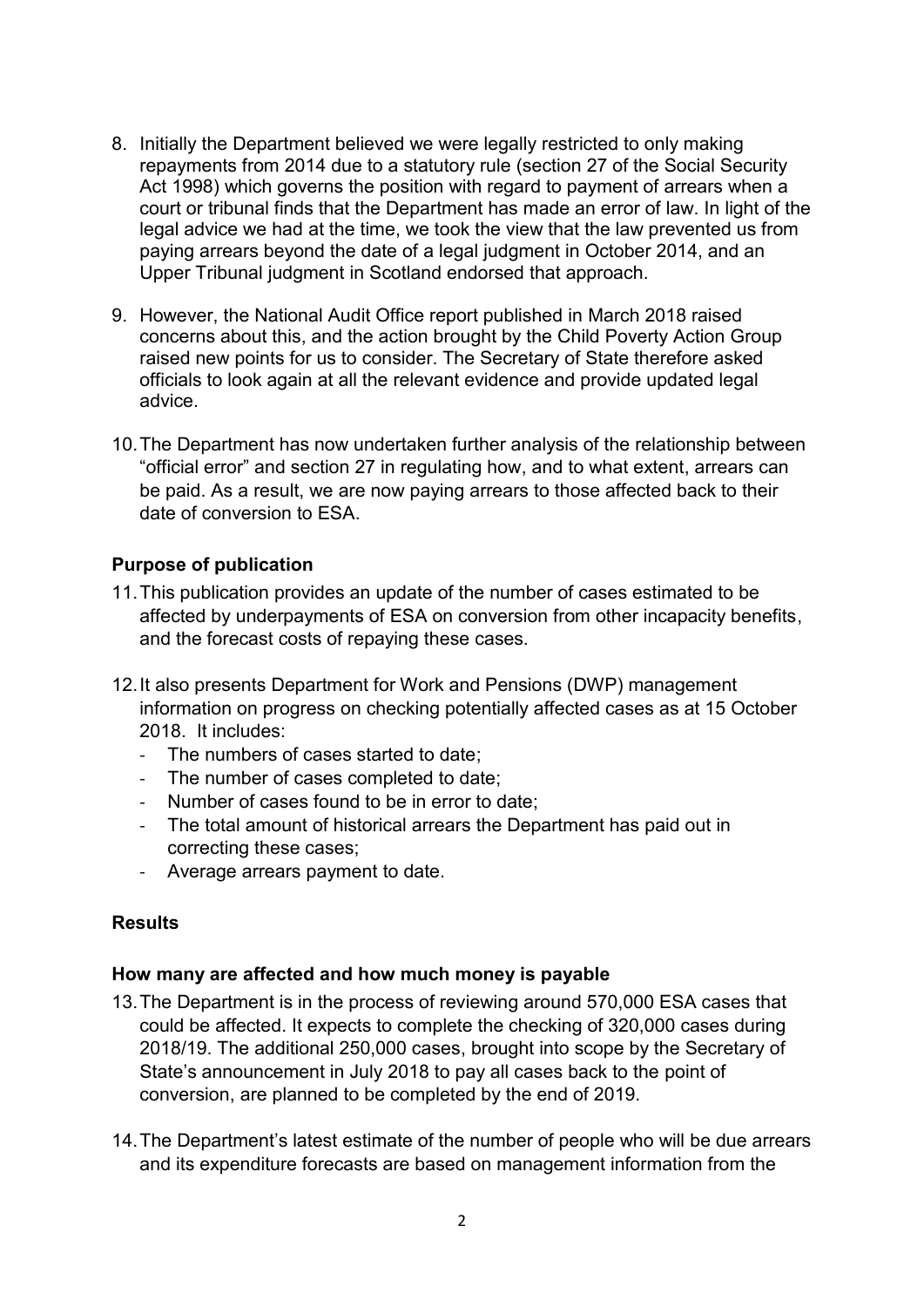checking exercise, dating from 10 September 2018, together with scans of the potentially affected claimants from the Department's administrative data systems. We estimate that around 180,000<sup>1</sup> people could be owed arrears payments, with around 105,000 estimated to be repaid during 2018/19 and 75,000 during 2019/20.

15. The Department estimates it will pay £970 million<sup>2</sup> in historic underpayments largely over the financial years 2018/19 and 2019/20. In addition, it will pay higher awards to active claimants after their claim is corrected. These amount to around £60 million in 2018/19, £130 million in 2019/20, and then decline over time to £90 million in 2024/25 as claimants leave the benefit. Actual costs could be higher or lower than these amounts. Table 1 shows the Department's lower, central and upper estimates of the amount of extra benefit that will be payable in each year, including both arrears payments and higher awards to active claimants.

**Table 1: Total extra amount of Employment and Support Allowance (ESA) payable**

| £m                          | Up to<br>2018-<br>19 | 2019-<br>20 | 2020-<br>21 | $2021 -$<br>22 | 2022-<br>23 | 2023-<br>24 | 2024-<br>25 |
|-----------------------------|----------------------|-------------|-------------|----------------|-------------|-------------|-------------|
| Lower<br><b>Estimates</b>   | 690                  | 230         | 90          | 90             | 80          | 80          | 70          |
| Central<br><b>Estimates</b> | 870                  | 280         | 120         | 110            | 100         | 100         | 90          |
| Upper<br><b>Estimates</b>   | 1,180                | 370         | 160         | 150            | 140         | 130         | 120         |

#### **Notes:**

**.** 

- 1. The central estimate is the Department's best estimate of the likely level of costs. The lower and upper cases illustrate the Department's estimate of the likely minimum and maximum amounts. The actual amount will depend on the number of people affected and the amount of arrears owed in each case.
- 2. The £870 million central estimate up to 2018-19 comprises £810 million in arrears payments, plus £60 million in higher award payments to active claimants after their claims are corrected. The £870 million estimate includes around £20 million paid out in 2017-18.
- 3. The £280 million central estimate in 2019-20 comprises £160 million in arrears payments, plus £130 million in higher award payments to active claimants after their claims are corrected.

<sup>1</sup> Numbers of people estimated to be due arrears rounded to the nearest 5,000

<sup>2</sup> Forecast expenditure rounded to the nearest £10million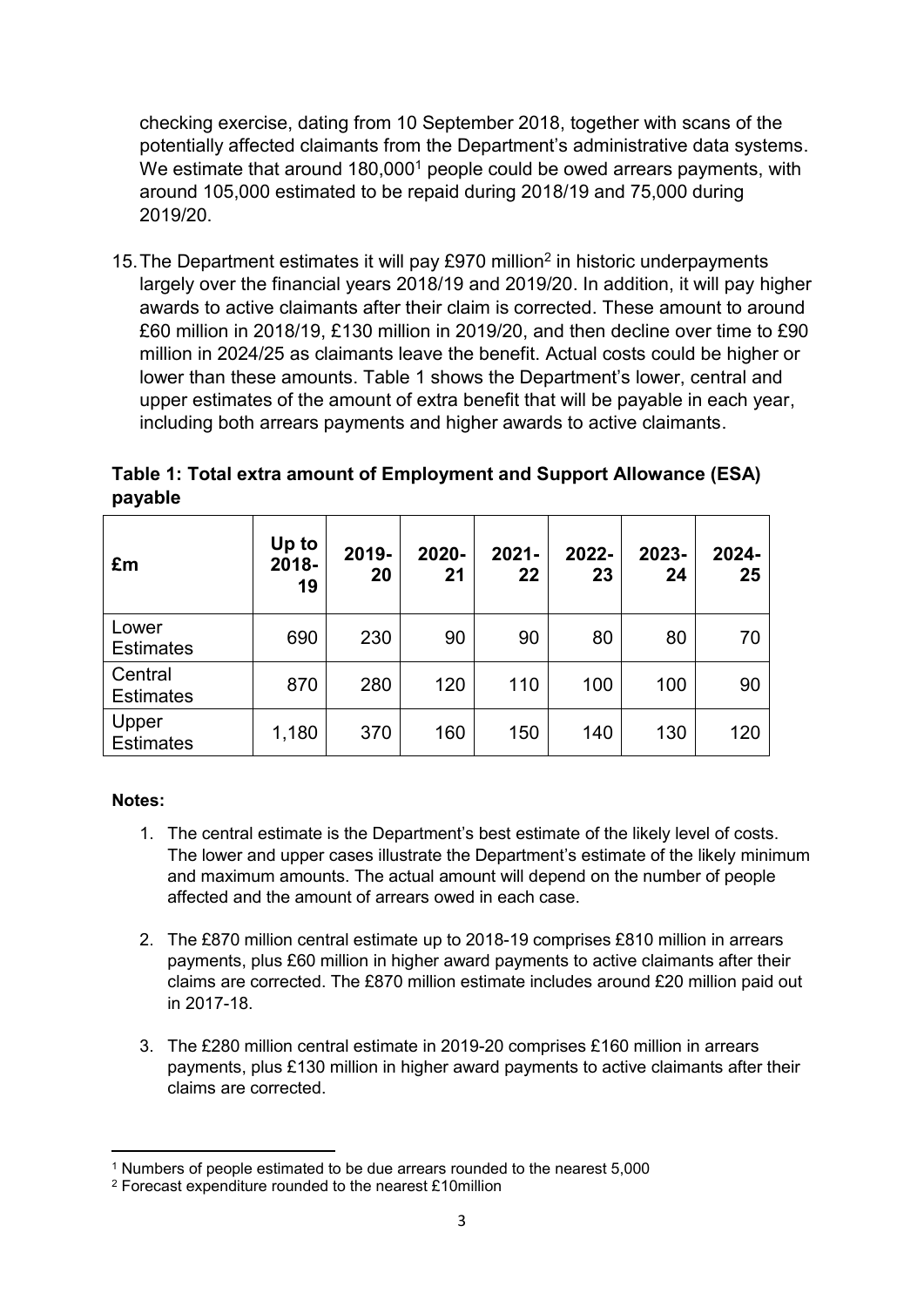- 4. Forecasts of higher awards to be paid on corrected claims have been adjusted to account for inflation. Historic arrears accounted for are the benefit rates applicable to each year of underpayment.
- 5. Estimates are rounded to the nearest £10million.
- 6. Totals may not sum due to rounding.

**Source**: DWP analysis of management information from the ESA underpayment checking exercise at 10 September 2018, together with scans of the potentially affected claimants from the Department's administrative data systems.

16.Increases compared to previous estimates are due to:

- Evidence we have gathered from the checking exercise to date, showing a greater proportion of cases under consideration being identified as entitled to income-related ESA than was indicated by the 1,000 case sample on which previous estimates were based; combined with
- Reviewing additional cases and paying back to their date of conversion.
- 17.On average, the Department estimates that affected individuals could be due around £5,000<sup>3</sup> in arrears. However, the actual amount payable will vary among individuals and depend on their circumstances, including specific entitlements to premia, the period over which they were entitled and any transitional protection that may have been in payment on conversion to ESA because the previous incapacity benefit award was higher than the new ESA award.

## **Progress on checking cases**

- 18.In December 2017, following a sampling exercise on 1,000 cases in the second half of 2017, the Department scaled up the team undertaking the work from 10 to 50. The team grew further to 400 from April 2018, and will have additional staff join during October and November.
- 19.Many staff joining from April focused initially on checking information held on various Departmental administrative systems to identify which claimants needed to be contacted.
- 20.The Department has prioritised checking the claims of individuals whom we know from our systems to be terminally ill. Thereafter we are working through contacting cases identified as most likely to have been underpaid according to our systems. Some of the cases most likely to be in error are also some of the more complex cases.

**<sup>.</sup>** <sup>3</sup> Rounded to the nearest £1,000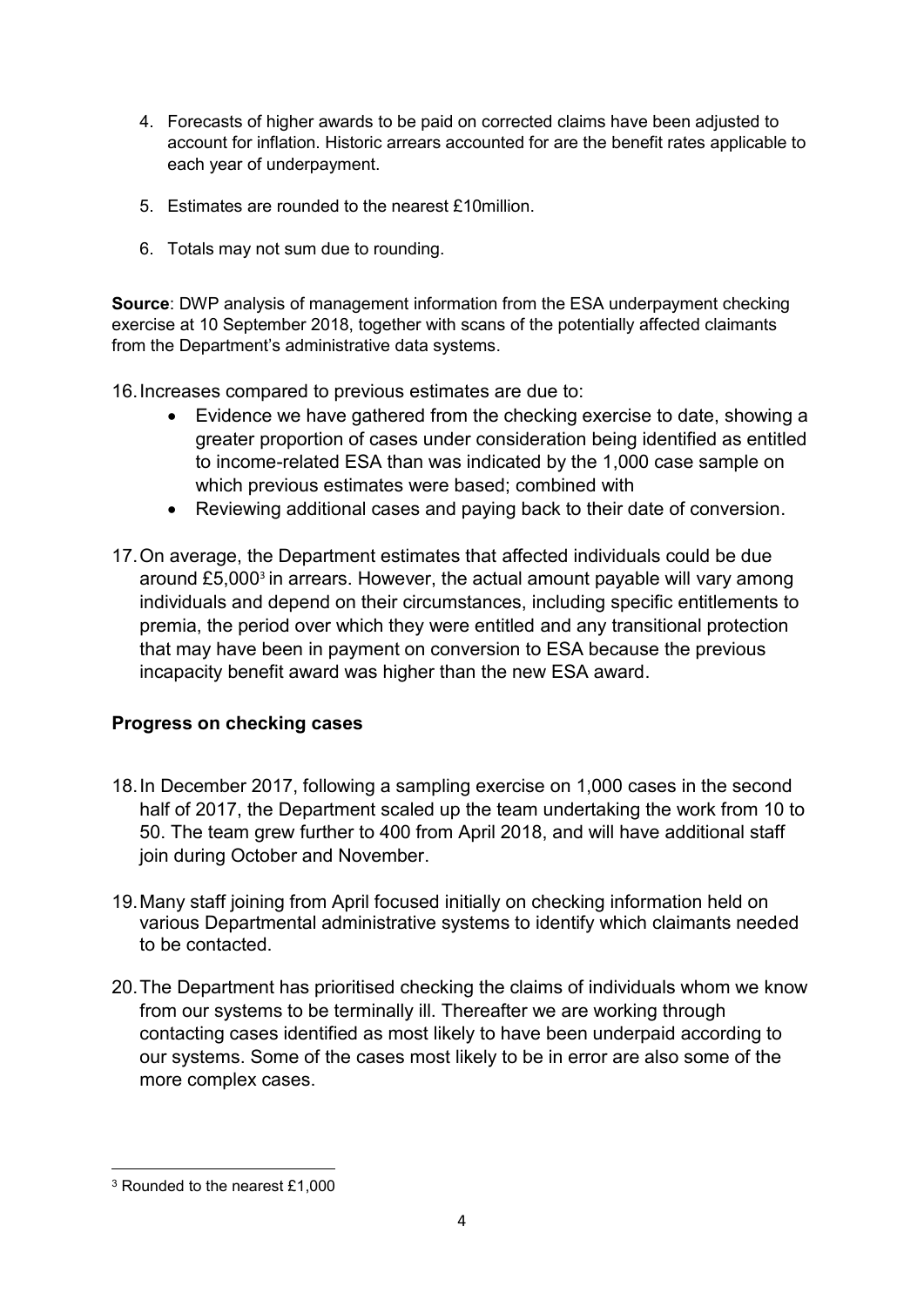- 21.DWP Management Information from the ESA Underpayments checking exercise at 15 October 2018 shows:
	- Out of the 320,000 cases to be assessed by April 2019, around 270,000 have started the reassessment journey;
	- Around 61,000 of these cases have completed the reassessment journey. This includes cases identified on DWP administrative systems as not entitled or who have identified themselves as not entitled prior to assessment, and also around 23,000 cases which have been through the full journey to assessment, including both error and non-error cases;
	- Around 18,000 arrears payments have been made to qualifying claimants;
	- The total amount of historical arrears paid to date is around £120 million;
	- The average arrears payment to date is around £7,000.

#### **Notes**:

- 1. Data is reported without detailed verification.
- 2. The figures date from 15 October 2018. They are changing rapidly as around 400 staff continue to check potentially affected cases and the number of staff working on the exercise will be increased further over the coming months.
- 3. The number of cases started the reassessment journey is rounded to the nearest 10,000, the number of cases completed is rounded to the nearest 1,000; the total amount of historical arrears paid is rounded to the nearest £1million and the average arrears payment is rounded to the nearest £1,000.
- 4. The average arrears payment to date reflects a mixture of payments to point of conversion and to 21/10/2014. It is also affected by the prioritisation of cases more likely to have errors, among some of which there is a relatively high prevalence of higher value errors.

**Source**: DWP management information from the ESA underpayment checking exercise at 15 October 2018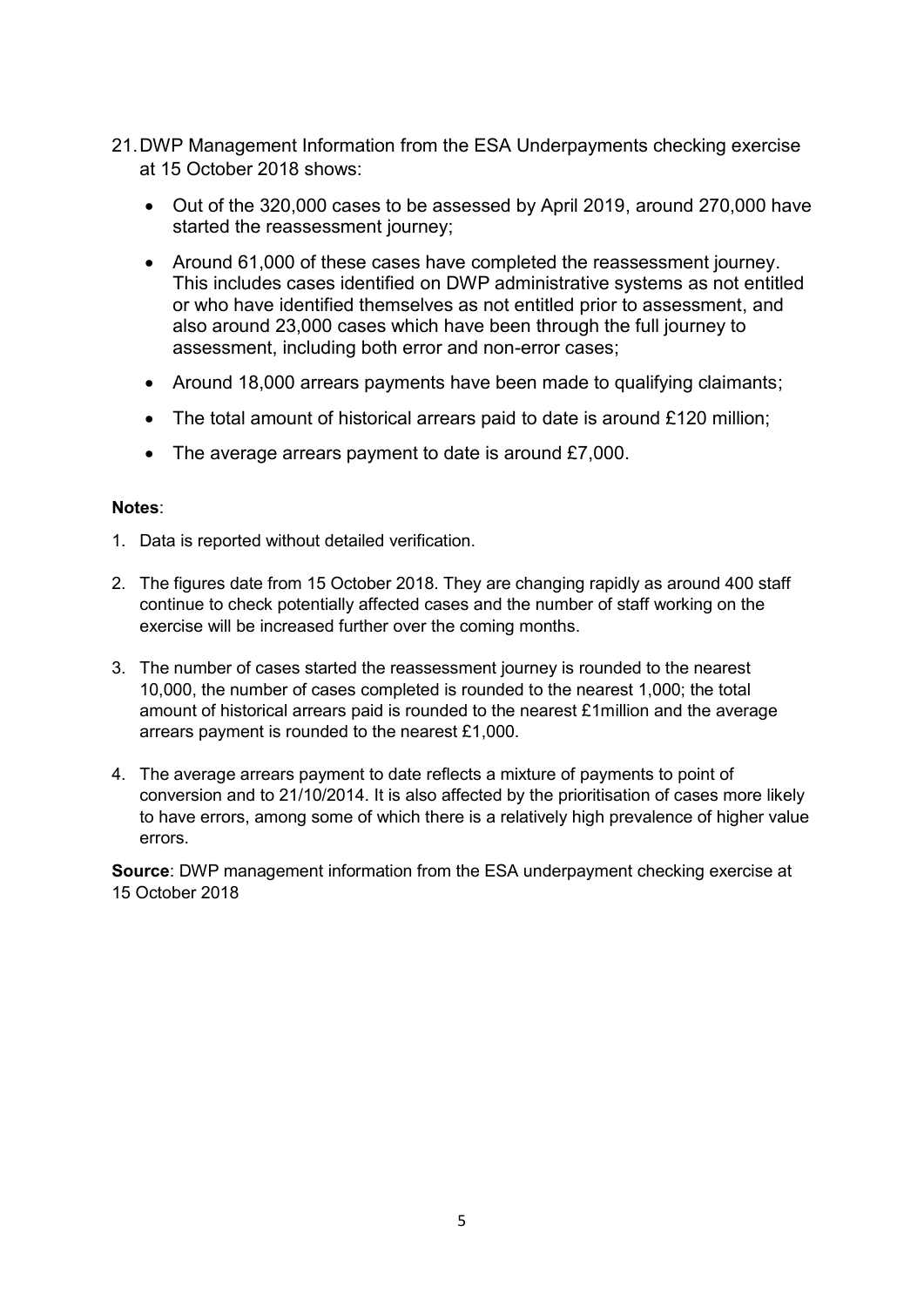## **Statement of Compliance with the Code of Practice for Statistics**

The Code of Practice for Statistics (the Code) is built around three main concepts, or pillars: Trustworthiness, Quality and Value. The following explains how we have applied the pillars of the Code in a proportionate way.

 **Trustworthiness** – is about having confidence in the people and organisations that publish statistics

Professional analysts have independently produced the forecast numbers affected and forecast expenditure from management information from the ESA underpayment checking exercise at 10 September 2018, together with scans of the potentially affected claimants from the Department's administrative data systems.

Progress on the ESA Underpayments checking exercise is based upon DWP Management Information, supplied via a data capture tool built to allow consistent and efficient recording of case review progress in the ESA Underpayments checking exercise.

**Quality** – is about using data and methods that produce assured statistics

The rigorous production of the forecast figures ensures they are our best central estimates of numbers affected and associated expenditure based on the information available. Figures have been independently quality-assured and validated against other ESA administrative datasets and modelling, where possible. The provision of upper and lower expenditure estimates indicate some of the uncertainty around the figures.

The data presented on checking progress is from the data capture tool developed to accurately record progress and levels of arrears payments. Drop down menus and built-in validation checks assist in reliable data recording. Data recording checks are carried out by operational staff. Small samples of figures have been cross-checked across jobcentres. DWP analysts have challenged some figures to ensure accurate representations of the activity undertaken

 **Value** – is about publishing statistics that support society's needs for information.

This release updates estimates of numbers of people affected and forecast expenditure currently in the public domain and latest figures will feed into DWP expenditure forecasts for Autumn Budget 2018. It also provides a progress update on the checking exercise following on from an update given in the Written Statement on 18 July 2018, together with context for those figures.